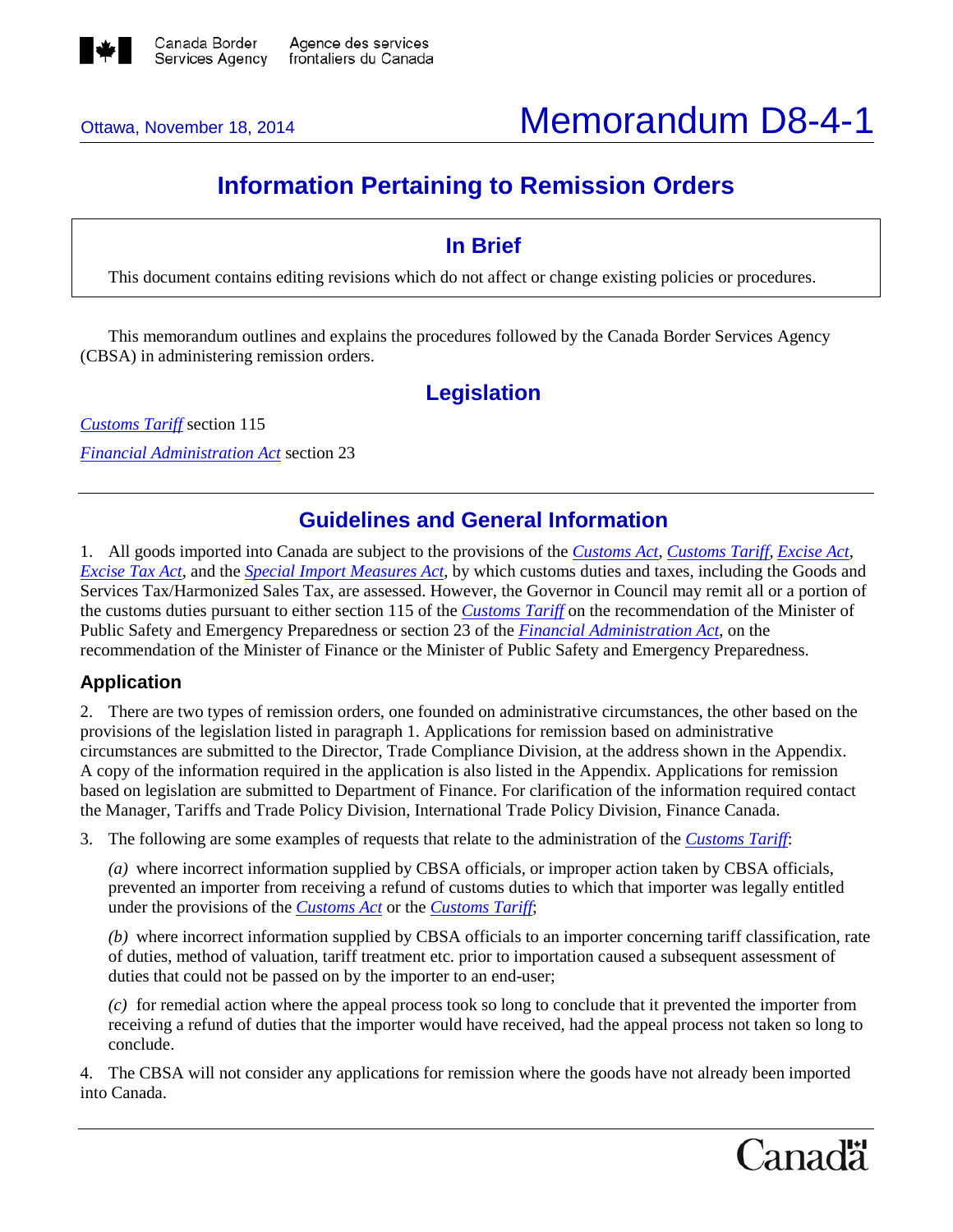- 5. Requests related to the administration of the *[Customs Tariff](http://laws-lois.justice.gc.ca/eng/acts/C-54.011/FullText.html)* take into consideration the following:
	- *(a)* there is no evidence of bad faith on the part of the applicant requesting the remission;

*(b)* the applicant could not reasonably have been expected to initiate timely actions to avoid or minimize the duties owing;

*(c)* the applicant requests remission within a reasonable time period to enable the CBSA to properly investigate the matter; and

*(d)* there is written evidence to substantiate the fact that the CBSA has given incorrect information to the applicant.

#### **Documentation**

6. Each remission order passed by the Governor in Council is given a registration number. This number is found on the top right hand corner of the first page of the order and is followed by the date of passage. For example, the *[Charitable Goods Remission Order](http://laws-lois.justice.gc.ca/eng/regulations/SI-98-8/FullText.html)*, bears the number P.C. 1997-2037, dated December 29, 1997.

7. All accounting documents or importation permits relating to goods for which remission is being requested in accordance with an order are to bear the number of the order in council in the special authority field. For example, the number for the above-mentioned *[Charitable Goods Remission Order](http://laws-lois.justice.gc.ca/eng/regulations/SI-98-8/FullText.html)* would be 97-2037. Memorandum D17-1-10, *[Coding of Customs Accounting Documents](http://cbsa.gc.ca/publications/dm-md/d17/d17-1-10-eng.html)* provides detailed instructions for completing customs documents.

8. Where an order sets out conditions that must be met after the importation of the goods, the importer must be prepared to provide proof of compliance should the importation be subject to verification.

#### **Failure to Comply**

9. In accordance with subsection 118(1) of the *[Customs Tariff,](http://laws-lois.justice.gc.ca/eng/acts/C-54.011/FullText.html)* an importer is obligated to report the failure to comply with a condition for which the goods have received relief. For example, if the importer realizes that the goods imported using the benefits of a remission order were not in compliance with the conditions of the order or the purpose of the importation has changed (for example, goods imported under the *[Commercial Samples](http://laws-lois.justice.gc.ca/eng/regulations/C.R.C.,_c._751/FullText.html)  [Remission Order](http://laws-lois.justice.gc.ca/eng/regulations/C.R.C.,_c._751/FullText.html)* are sold), the importer is obligated to report the non-compliance within 90 days of the date of failure to comply, and any amount of duties owing must be paid.

10. Where Form E29B, *[Temporary Admission Permit](http://cbsa.gc.ca/publications/forms-formulaires/e29b-eng.html)*, was used to document the goods at time of importation, a *Canada Customs Coding Form*, Form **B3-3**, must be submitted to the appropriate regional customs office and any duties owing paid. Where Form [B3-3](http://cbsa.gc.ca/publications/forms-formulaires/b3-3-eng.html) was used to account for the goods at time of importation, Form B2, *[Canada](http://cbsa.gc.ca/publications/forms-formulaires/b2-eng.html)  Customs – [Adjustment Request](http://cbsa.gc.ca/publications/forms-formulaires/b2-eng.html)*, should be submitted to the appropriate regional CBSA office and any duties owing paid.

#### **Interest**

11. Under subsection 123(2) of the *[Customs Tariff](http://laws-lois.justice.gc.ca/eng/acts/C-54.011/FullText.html)*, interest at the specified rate is also owing against any duties owed the CBSA for the period beginning on the day that the goods were no longer in compliance with the terms of a remission order and ending on the day the amount is paid in full. However, under subsection 123(4), no interest will be incurred if the importer pays the amount owing within 90 days of the date of failure to comply.

#### **Administrative Monetary Penalty System (AMPS)**

12. Where the importer fails to report the non-compliance or fails to pay the duties owing, an officer may apply AMP penalty [C214](http://www.cbsa-asfc.gc.ca/trade-commerce/amps/am-rm-eng.html%23s77) or [C215.](http://www.cbsa-asfc.gc.ca/trade-commerce/amps/am-rm-eng.html%23s78) Further information regarding AMPS can be found in [Memorandum D22-1-1,](http://cbsa.gc.ca/publications/dm-md/d22/d22-1-1-eng.html)  *[Administrative Monetary Penalty System.](http://cbsa.gc.ca/publications/dm-md/d22/d22-1-1-eng.html)*

#### **Additional Information**

13. For more information, within Canada call the Border Information Service at **1-800-461-9999**. From outside Canada call 204-983-3500 or 506-636-5064. Long distance charges will apply. Agents are available Monday to Friday (08:00 – 16:00 local time / except holidays). TTY is also available within Canada: **1-866-335-3237**.